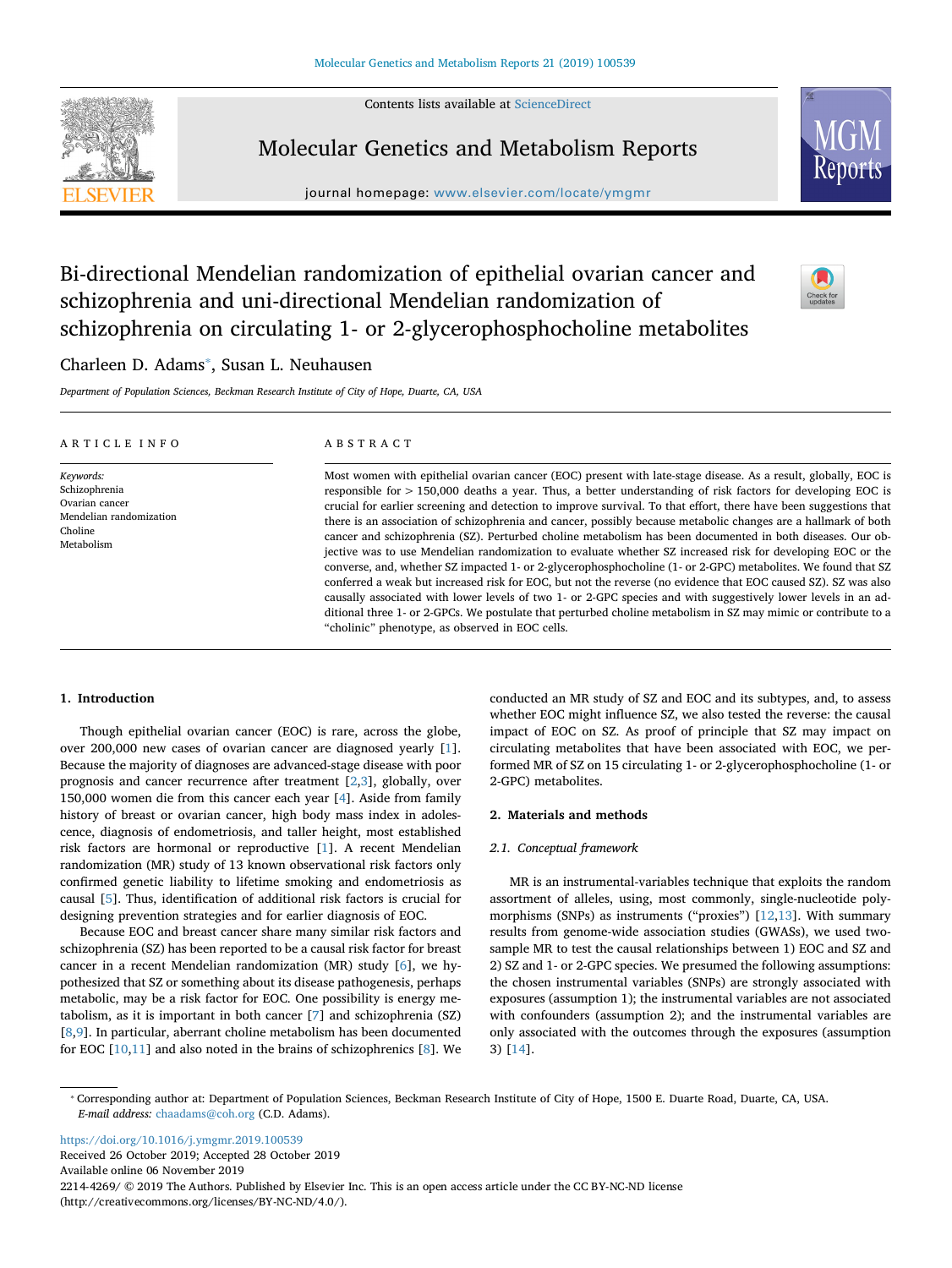#### *2.2. Data sources*

Two-sample MR uses the summary results from two separate GWASs as its data sources: a GWAS of the exposure and a GWAS of the outcome.

# *2.2.1. SZ on EOC and EOC subtypes*

- 1) We selected a GWAS of SZ [\[15](#page-4-14)]; Ripke et al. (2014) meta-analyzed 49 case-control studies of SZ along with 1235 parent affected-offspring trios (total study size  $= 35,476$  SZ cases and 46,839 controls). From their GWAS results, we extracted the summary statistics for SNPs strongly associated with SZ (*p*-value < 5e-8).
- 2) Next, we identified the largest GWAS of EOC and its subtypes [\[16](#page-4-15)]; Phelan et al. (2017) meta-analyzed GWAS from six Ovarian Cancer Association Consortium (OCAC) and two Consortium of Investigators of Modifiers of BRCA1/2 (CIMBA) projects (total study size = 25,509 cases and 40,941 controls of European ancestry) for women who had been genotyped using the Illumina Custom Infinium array (OncoArray). We extracted summary data for the SZassociated SNPs from within the GWAS of overall EOC (*n* = 25,509), high-grade serous carcinoma (*n* = 13,037), mucinous carcinoma  $(n = 2566)$ , endometrioid carcinoma  $(n = 2810)$ , and clear-cell carcinoma (*n* = 1366).

#### *2.2.2. EOC on SZ (reverse direction)*

For the MR of EOC on SZ, we selected SNPs strongly associated with EOC (*p*-value < 5e-8) from the Phelan et al. [\[16](#page-4-15)] GWAS of EOC.

We extracted the summary data for the EOC-associated SNPs from the Ripke et al. [\[15](#page-4-14)] GWAS of SZ.

#### *2.2.3. SZ on 15 1- or 2-GPC species*

For the MR of SZ on 1- or 2-GPC species, we extracted SZ-associated SNPs (*p*-value  $<$  5e-8) from Ripke et al. [\[15\]](#page-4-14).

We then selected GWASs of circulating metabolites in, depending on the metabolite, up to 7824 adult individuals from two European population studies (TwinsUK and the Cooperative Health Research in the Region of Augsburg (KORA) study) performed by Shin et al. (2014). We extracted summary statistics for SZ-associated SNPs for 15 1- or 2-GPC metabolites: 1-arachidonoylglycerophosphocholine, 1-palmitoleoylglycerophosphocholine, 1-eicosatrienoylglycerophosphocholine, 1-docosahexaenoylglycerophosphocholine, 1-eicosadienoylglycerophosphocholine, 1-palmitoylglycerophosphocholine, 1-heptadecanoyl glycerophosphocholine, 1-oleoylglycerophosphocholine, 1-stearoylglycerophosphocholine, 1-linoleoylglycerophosphocholine, 2-palmitoylglycerophosphocholine, 2-oleoylglycerophosphocholine, 2-stearoylglycerophosphocholine, 2-linoleoylglycerophosphocholine, 1 myristoylglycerophosphocholine [[17\]](#page-4-16).

# *2.3. Statistical procedure*

#### *2.3.1. SZ on EOC and EOC subtypes*

To implement MR for the tests of SZ on overall EOC and SZ on EOC subtypes, we used the summary statistics for SZ-associated SNPs identified in and extracted from Ripke et al. [[15\]](#page-4-14) and the summary statistics for the Ripke-SZ-associated SNPs extracted from Phelan et al. [\[16](#page-4-15)] to calculate the odds ratio (OR) for overall EOC and for each subtype per unit log odds higher liability to SZ for each SNP instrument (Wald ratio) and conducted a meta-analysis of the Wald ratios in a combined instrument with the inverse-weighted variance (IVW) MR method [\[18](#page-4-17)].

#### *2.3.2. EOC on SZ*

To implement MR for the test of EOC on SZ, we used the summary statistics for EOC-associated SNPs identified in and extracted from Phelan et al. [\[16](#page-4-15)] and the summary statistics for the Phelan-EOC-associated SNPs extracted from Ripke et al. [\[15](#page-4-14)] to calculate the odds ratio (OR) for SZ per unit log odds higher liability to EOC for each SNP instrument (Wald ratio) and meta-analyzed the results with the IVW method. The MR of SZ on EOC and the reverse MR of EOC on SZ comprise a bidirectional analysis. Because the validity of bidirectional MR methods depends on the independence of the two instruments [\[12](#page-4-11)], we checked that there was no overlap or linkage disequilibrium (LD) between the genetic variants included in the instruments for SZ and EOC. We used LDassoc, a free and publicly available web tool, to assess whether instruments were in LD [[19\]](#page-4-18).

# *2.3.3. SZ on 15 1- or 2-GPC species*

To implement MR for the tests of SZ on 15 1- OR 2-GPC metabolites, we used the summary statistics for the SZ-associated SNPs identified in and extracted from Ripke et al. [\[15](#page-4-14)] and Ripke-SZ-associated SNPs extracted from the Shin et al. [[17\]](#page-4-16) GWAS of circulating 1- or 2-GPC metabolites. We calculated the log10 increase in 1- or 2-GPC metabolite per unit log odds higher liability to SZ for each SNP proxy and metaanalyzed the Wald ratios with the IVW method. We performed 15 metaanalyses, one for each of the 15 1- or 2-GPC metabolites. To account for multiple testing, we set the *P*-value threshold for the analyses of SZ on 1- or 2-GPCs to the Bonferroni-corrected value of  $0.0033$  ( $P = .05/15$ ).

#### *2.4. Two-sample MR*

For all instruments, where the exposure SNPs were not available in the outcome data, we identified LD proxy SNPs in linkage disequilibrium ( $R^2 > 0.8$  and within 250 kb of the target SNP). We implemented all two-sample MR tests in R version 3.5.1 using the "TwoSampleMR" package [[20\]](#page-4-19). All data are publicly available and accessible through the MR-Base website, a curated database of complete GWASs and platform for performing two-sample MR [[21\]](#page-4-20).

# *2.5. Sensitivity analyses*

To detect possible violations of the third MR assumption (assumption 3 above), we performed various sensitivity analyses. We applied IVW radial regression for each MR test. IVW radial regression uses the *P*-value from Cochran's *Q*-statistic (*P*[het]) to identify possible heterogeneity among an instrument's ratio estimates [[22\]](#page-4-21). Heterogeneity can indicate pleiotropy. For all analyses, we removed heterogenous SNPs and report the results of the MR analysis with them removed, along with IVW radial regression performed again after their removal to demonstrate either absence of evidence for heterogeneity or continued evidence for it. The tables of results include the number of SNPs included in each analysis. We also implemented MR-Egger regression, weighted median, and weighted mode estimators, which make different assumptions about the underlying nature of potential pleiotropy. Briefly, if the MR-Egger, weighted median, and weighted mode estimators have the same direction and comparable magnitude of effects as the IVW estimate, this strengthens confidence in the validity of the instruments.

#### **3. Results**

# *3.1. SZ and EOC*

SZ was associated with overall EOC (IVW OR per log odds higher liability to SZ: 1.09, 95% CI: 1.04, 1.14; *P* = .0004) and high-grade serous ovarian carcinoma (IVW OR 1.07, 95% CI: 1.01, 1.13; *P* = .033). The comparisons of the MR estimators for both reveal little evidence for pleiotropy: the direction of the effect was consistent across methods and the effects were of relatively the same magnitude for the IVW, weighted median, and weighted mode estimators [\(Table 1](#page-2-0); [Fig. 1\)](#page-2-1). IVW radial regression indicated no evidence of heterogeneity (overall EOC: *P* [het] = 0.5238; high-grade serous: *P*[het] = 0.4254).

Null, increased risks were observed for the remaining subtypes, and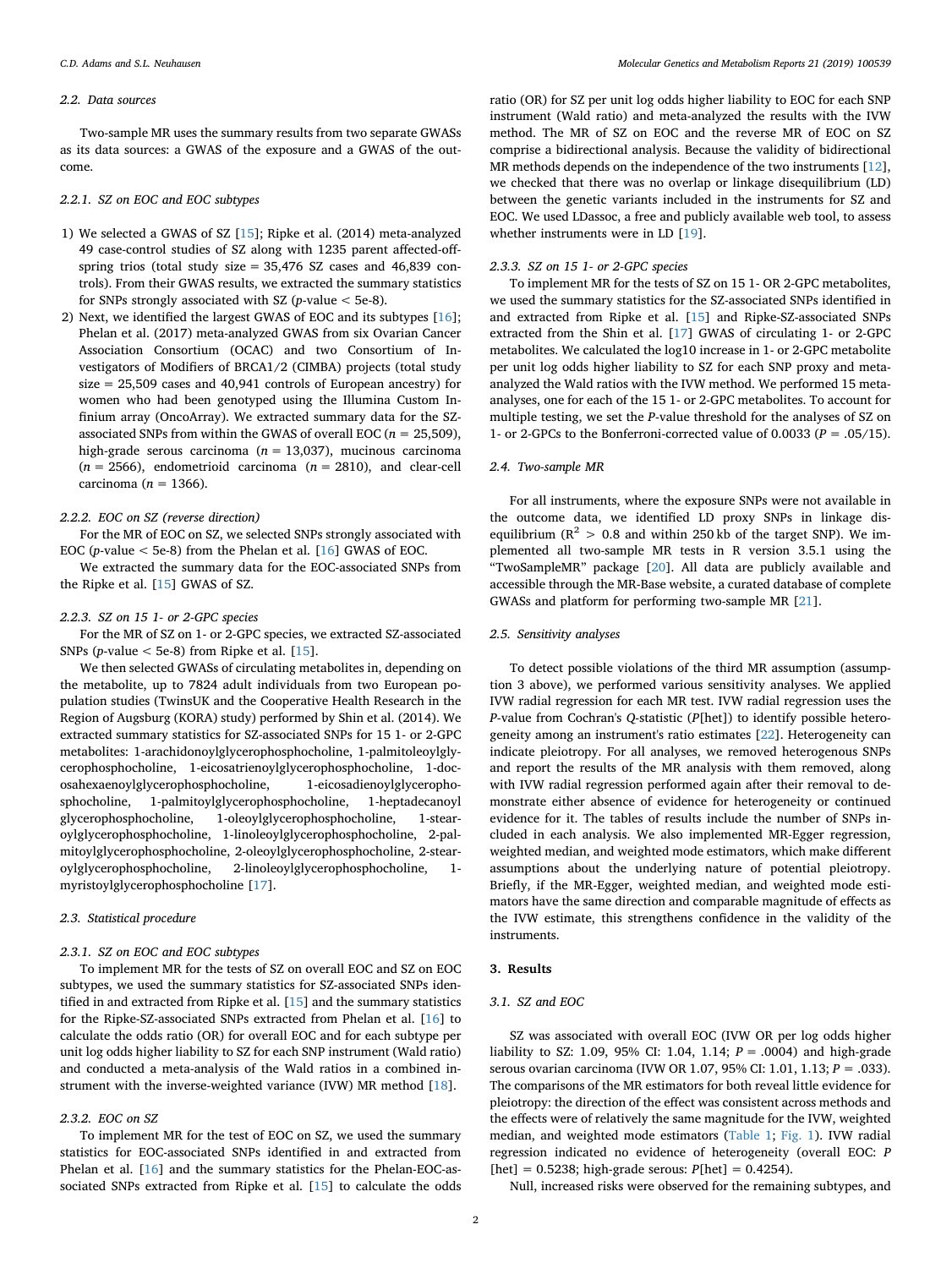#### <span id="page-2-0"></span>**Table 1**

MR of SZ on overall EOC and four ovarian cancer subtypes.

|                   | Method                    | N           |           | Lower  | Upper  | P-Value |
|-------------------|---------------------------|-------------|-----------|--------|--------|---------|
|                   |                           | <b>SNPs</b> | <b>OR</b> | 95% CI | 95% CI |         |
| Overall EOC       | Inverse variance weighted | 66          | 1.09      | 1.04   | 1.14   | 0.0004  |
|                   | MR Egger                  | 66          | 1.18      | 1.00   | 1.39   | 0.0600  |
|                   | MR Egger intercept        | 66          | 0.99      | 0.98   | 1.01   | 0.3345  |
|                   | Weighted median           | 66          | 1.10      | 1.03   | 1.18   | 0.0077  |
|                   | Weighted mode             | 66          | 1.08      | 0.91   | 1.27   | 0.3778  |
| High grade serous | Inverse variance weighted | 62          | 1.07      | 1.01   | 1.13   | 0.0333  |
|                   | MR Egger                  | 62          | 1.08      | 0.85   | 1.35   | 0.5386  |
|                   | MR Egger intercept        | 62          | 1.00      | 0.98   | 1.02   | 0.9344  |
|                   | Weighted median           | 62          | 1.05      | 0.97   | 1.14   | 0.2171  |
|                   | Weighted mode             | 62          | 1.06      | 0.86   | 1.30   | 0.5857  |
| Mucinous          | Inverse variance weighted | 65          | 1.09      | 0.98   | 1.21   | 0.1258  |
|                   | MR Egger regression       | 65          | 1.22      | 0.84   | 1.77   | 0.3027  |
|                   | MR Egger intercept        | 65          | 0.99      | 0.96   | 1.02   | 0.5282  |
|                   | Weighted median           | 65          | 1.17      | 1.00   | 1.36   | 0.0510  |
|                   | Weighted mode             | 65          | 1.36      | 0.97   | 1.91   | 0.0797  |
| Endometriod       | Inverse variance weighted | 64          | 1.10      | 0.99   | 1.22   | 0.0804  |
|                   | MR Egger regression       | 64          | 1.33      | 0.88   | 1.99   | 0.1778  |
|                   | MR Egger intercept        | 64          | 0.98      | 0.95   | 1.02   | 0.3478  |
|                   | Weighted median           | 64          | 1.14      | 0.99   | 1.32   | 0.0753  |
|                   | Weighted mode             | 64          | 1.23      | 0.87   | 1.74   | 0.2503  |
| Clear cell        | Inverse variance weighted | 65          | 1.06      | 0.92   | 1.22   | 0.4227  |
|                   | MR Egger                  | 65          | 1.18      | 0.67   | 2.07   | 0.5622  |
|                   | MR Egger intercept        | 65          | 0.99      | 0.95   | 1.04   | 0.6968  |
|                   | Weighted median           | 65          | 1.15      | 0.94   | 1.40   | 0.1780  |
|                   | Weighted mode             | 65          | 1.21      | 0.77   | 1.91   | 0.4083  |

IVW radial regression revealed no evidence for heterogeneity: mucinous carcinoma (IVW OR 1.09; 95% CI 0.98, 1.21; *P* = .1258; *P* [het] = 0.7236); endometrioid carcinoma (OR 1.10; 95% CI 0.99, 1.22; *P* = .0804; *P*[het] = 0.9568); and clear-cell carcinoma (OR 1.06; 95% CI 0.92, 1.22;  $P = .4227$ ;  $P[het] = 0.8990$ ). The sensitivity estimators were relatively consistent for all tests (same direction of effect and comparable magnitudes of effect).

#### *3.2. EOC on SZ*

Genetic liability to EOC did not causally contribute to risk for SZ ([Table 2](#page-2-2)).

# *3.3. SZ on 1- or 2-GPC species*

Two of the 15 tests of SZ on circulating 1- or 2-GPC species showed evidence for causal association and 3 had suggestive associations ([Table 3\)](#page-3-0). SZ was associated with 1-palmitoleoylglycerophosphocholine (IVW beta log10 increase per log odds higher liability to SZ: -0.021, 95% CI: −0.032, −0.009; *P* = .0003; *P*[het] = 0.7337). Similarly, SZ

<span id="page-2-1"></span>

Fig. 1. MR results of genetic liability to SZ on overall EOC and four EOC subtypes.

was associated with 1-oleoylglycerophosphocholine (IVW beta: -0.017, 95% CI: −0.027, −0.007; *P* = .0006; *P*[het] = 0.8507). Suggestive associations were observed for 1-heptadecanoylglycerophosphocholine (IVW beta: -0.019, 95% CI: −0.033, −0.005; *P* = .0066; *P* [het] = 0.8664); 2-oleoylglycerophosphocholine (IVW beta: -0.014, 95% CI: −0.024, −0.004; *P* = .0074; *P*[het] = 0.8664); and1-myristoylglycerophosphocholine (IVW beta: -0.018, 95% CI: −0.031, −0.005; *P* = .0066; *P*[het] = 0.9419). The comparison of the MR estimators showed little evidence for pleiotropy for the 1- or 2-GPC metabolites after Bonferroni correction. The suggestively associated 1- or 2-GPC metabolites were also robust to the MR sensitivity analyses, except for 1-heptadecanoylglycerophosphocholine for which there was some discrepancy in the direction of effects for the MR estimators, indicating potential pleiotropy. For all the 1- or 2-GPCs, including the 10 that had null associations, SZ ([Fig. 2](#page-3-1)) lowered the 1- or 2-GPCs.

The results for the IVW estimates of individual SNPs for all models and the table with the complete list of findings for the MR of SZ on the 15 1- or 2-GPC metabolites, including the null associations, are available in the Supplement.

# **4. Discussion**

As the prevalence of SZ ranges from 4 to 7 per 1000 persons worldwide [[23\]](#page-4-22), both it and EOC are rare enough that there are few

<span id="page-2-2"></span>

| Table 2                     |  |
|-----------------------------|--|
| Results of MR of EOC on SZ. |  |

|             | Method                       | N           |           | Upper<br>Lower |        | P-Value |  |
|-------------|------------------------------|-------------|-----------|----------------|--------|---------|--|
|             |                              | <b>SNPs</b> | <b>OR</b> | 95% CI         | 95% CI |         |  |
| Overall EOC | Inverse variance<br>weighted | 9           | 0.95      | 0.87           | 1.04   | 0.2586  |  |
|             | MR Egger                     | 9           | 0.97      | 0.77           | 1.22   | 0.8220  |  |
|             | MR Egger intercept           | 9           | 0.99      | 0.98           | 1.01   | 0.3345  |  |
|             | Weighted median              | 9           | 0.94      | 0.86           | 1.03   | 0.2075  |  |
|             | Weighted mode                | 9           | 0.95      | 0.84           | 1.06   | 0.3791  |  |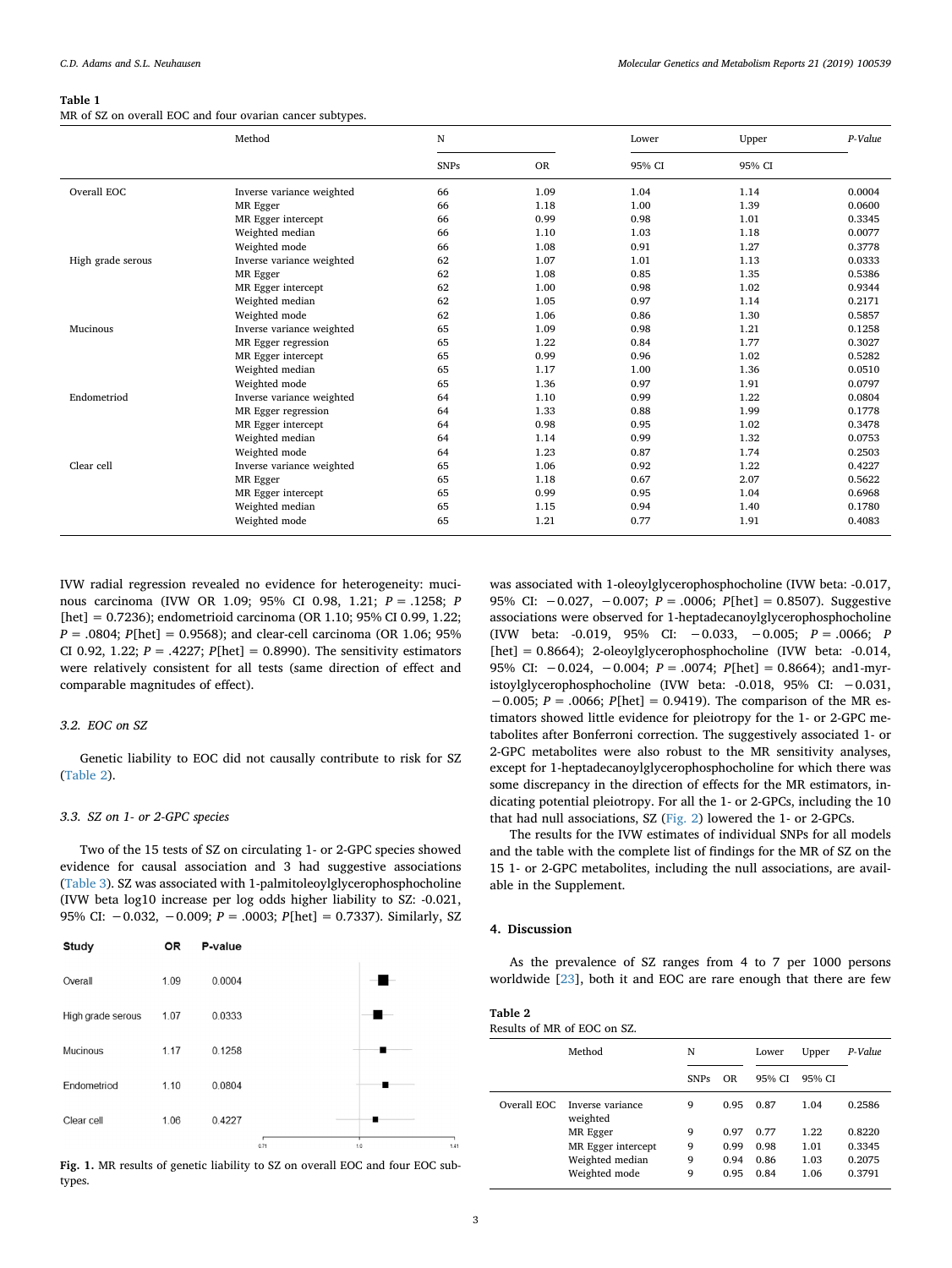#### <span id="page-3-0"></span>**Table 3**

Results of MR of SZ on circulating glycerophosphocholines (1- or 2-GPCs).

|                                      | Method                    | N           |          |            | Lower    | Upper    | P-Value |
|--------------------------------------|---------------------------|-------------|----------|------------|----------|----------|---------|
|                                      |                           | <b>SNPs</b> | Beta     | Std. Error | 95% CI   | 95% CI   |         |
| 1-palmitoleoylglycerophosphocholine  | Inverse variance weighted | 60          | $-0.021$ | 0.006      | $-0.032$ | $-0.009$ | 0.0003  |
|                                      | MR Egger regression       | 60          | $-0.032$ | 0.026      | $-0.082$ | 0.019    | 0.2275  |
|                                      | MR Egger intercept        | 60          | 0.001    | 0.002      | $-0.003$ | 0.005    | 0.6696  |
|                                      | Weighted mode             | 60          | $-0.049$ | 0.020      | $-0.088$ | $-0.009$ | 0.0188  |
|                                      | Weighted median           | 60          | $-0.028$ | 0.009      | $-0.045$ | $-0.011$ | 0.0014  |
| 1-heptadecanoylglycerophosphocholine | Inverse variance weighted | 58          | $-0.019$ | 0.007      | $-0.033$ | $-0.005$ | 0.0094  |
|                                      | MR Egger regression       | 58          | 0.030    | 0.035      | $-0.037$ | 0.098    | 0.3836  |
|                                      | MR Egger intercept        | 58          | $-0.004$ | 0.003      | $-0.009$ | 0.001    | 0.1516  |
|                                      | Weighted mode             | 58          | 0.001    | 0.026      | $-0.050$ | 0.052    | 0.9675  |
|                                      | Weighted median           | 58          | $-0.012$ | 0.010      | $-0.033$ | 0.008    | 0.2298  |
| 1-oleoylglycerophosphocholine        | Inverse variance weighted | 56          | $-0.017$ | 0.005      | $-0.027$ | $-0.007$ | 0.0006  |
|                                      | MR Egger regression       | 56          | $-0.030$ | 0.022      | $-0.073$ | 0.012    | 0.1694  |
|                                      | MR Egger intercept        | 56          | 0.001    | 0.002      | $-0.002$ | 0.004    | 0.5295  |
|                                      | Weighted mode             | 56          | $-0.023$ | 0.015      | $-0.052$ | 0.006    | 0.1314  |
|                                      | Weighted median           | 56          | $-0.019$ | 0.007      | $-0.032$ | $-0.005$ | 0.0076  |
| 2-oleoylglycerophosphocholine        | Inverse variance weighted | 57          | $-0.014$ | 0.005      | $-0.024$ | $-0.004$ | 0.0074  |
|                                      | MR Egger regression       | 57          | $-0.016$ | 0.024      | $-0.063$ | 0.031    | 0.5086  |
|                                      | MR Egger intercept        | 57          | 0.000    | 0.002      | $-0.003$ | 0.004    | 0.9233  |
|                                      | Weighted mode             | 57          | $-0.006$ | 0.015      | $-0.036$ | 0.024    | 0.7033  |
|                                      | Weighted median           | 57          | $-0.011$ | 0.007      | $-0.026$ | 0.003    | 0.1157  |
| 1-myristoylglycerophosphocholine     | Inverse variance weighted | 59          | $-0.018$ | 0.007      | $-0.031$ | $-0.005$ | 0.0066  |
|                                      | MR Egger regression       | 59          | $-0.012$ | 0.030      | $-0.071$ | 0.047    | 0.6953  |
|                                      | MR Egger intercept        | 59          | 0.000    | 0.002      | $-0.005$ | 0.004    | 0.8347  |
|                                      | Weighted mode             | 59          | $-0.024$ | 0.021      | $-0.066$ | 0.018    | 0.2648  |
|                                      | Weighted median           | 59          | $-0.020$ | 0.009      | $-0.039$ | $-0.002$ | 0.0332  |

epidemiologic studies examining SZ as a risk factor for EOC. Those that have examined the influence of SZ on EOC have observed mixed findings. Comparing the incidence rate ratio (IRR) of EOC among those with and without SZ, a null but decreased risk for EOC has been reported (IRR 0.98; 95% confidence interval (CI) not specifically provided, but included 1) [\[24](#page-4-23)]. A large retrospective study in Sweden of 59,233 patients with SZ reported a null but increased risk for EOC (standardized incidence ratio, SIR, 1.13; 95% CI 0.95, −1.34) among schizophrenics after diagnosis, but a decreased risk for EOC prior to diagnosis (SIR 0.48; 95% CI 0.35,  $-0.65$ ) [[25\]](#page-4-24). These previous reported associations between SZ and EOC could reflect residual confounding, reverse causation, or measurement error.

<span id="page-3-1"></span>A major strength of our investigation is that we leveraged large GWAS to examine these two rare diseases. Our approach optimized power to find associations. A weakness of our study is that we were not able to assess the strength of our MR instruments (F-statistics), due to missing effect-allele frequencies in the Ripke et al. [\[15\]](#page-4-14) GWAS. However, this is balanced out by the advantage of the two-sample MR design: weak instruments bias causal associations towards the null in twosample MR. Thus, if our SZ instruments were weak, we likely would not have observed the causal associations we did, as our findings would have been attenuated to the null. Although the MR of SZ on overall EOC was statistically well powered, our analysis of SZ on the EOC subtypes may have been unpowered due to the small number of cases. Thus, we cannot rule out the possibility that SZ is associated with mucinous, clear cell, and/or endometrioid carcinomas, as it was with overall EOC and high-grade serous carcinoma, the most common of the subtypes.

Aberrant choline metabolism is a feature of malignant



**Fig. 2.** MR results of genetic liability to SZ on 15 1- or 2-GPCs.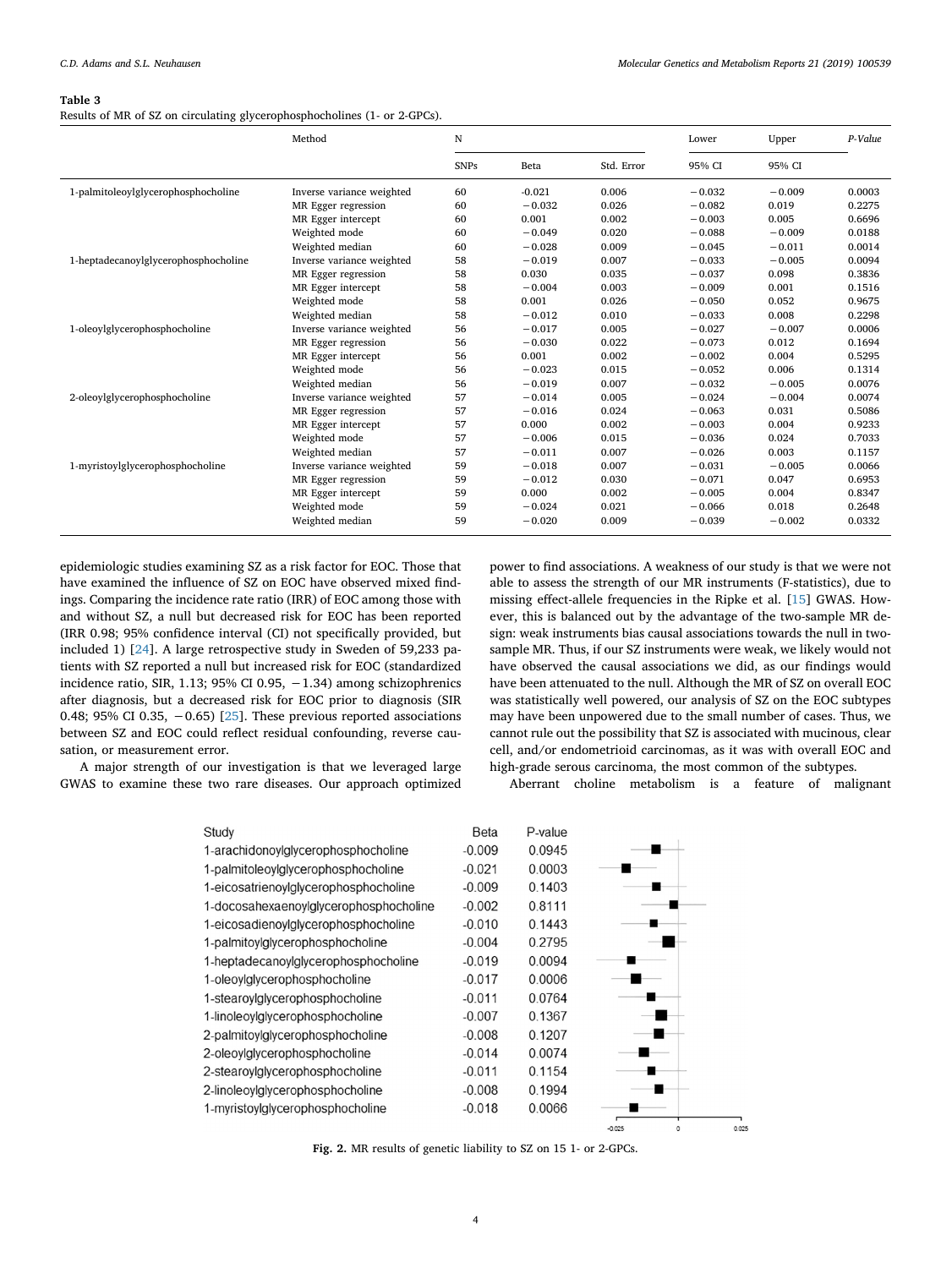transformation in breast and ovarian cancer cell lines, where it is marked by a change from low phosphocholine (PCho) and high 1- or 2- GPC levels to high PCho and low 1- or 2-GPC levels [[10,](#page-4-9)[26,](#page-4-25)[27](#page-4-26)]. Aberrant choline metabolism has also been noted clinically for breast cancer patients, with higher 1- or 2-GPC levels being implicated in better prognosis [\[28](#page-4-27)]. In studies of schizophrenics, high choline concentrations have been observed in patients prior to antipsychotic treatment [[29\]](#page-5-0), pointing to perturbation of choline metabolism being independent from antipsychotic treatment and not a result of it. Moreover, GPCs, specifically, have been observed to be statistically lower in patients compared to controls in certain brain regions (antipsychotic use did not appear to be the cause) [\[30](#page-5-1)]. Here, we observed that SZ was associated with lower levels of several circulating 1- or 2-GPC metabolites and that SZ conferred a weak but notable increased risk for EOC.

Regarding SZ conferring an increased risk for EOC, we considered the possibility that our findings were influenced by psychoses secondary to anti-*N*-methyl-D-aspartate receptor (anti-NMDAR) encephalitis, which is associated with underlying ovarian teratomas [\[31](#page-5-2)]. In order for this to have induced bias into the present study, the original GWAS of SZ would need to have suffered from substantial misclassification bias; i.e., mistaking cases of anti-NMDAR psychosis for SZ. Since ovarian teratomas are rare and affect only women, it is unlikely the Ripke et al. [\[15](#page-4-14)] GWAS contained enough instances of this error for their associations to have been remarkably influenced. Thus, the results of the present study are unlikely to be explained by this phenomenon.

Ideally, we would have tested whether these SZ-associated 1- or 2- GPC metabolites caused EOC, but we did not have appropriate genetic instruments for this purpose. Instead, we postulate that disturbed choline metabolism may explain the causal association between SZ and EOC. It is also possible that something else may underlie the connection between the two conditions. For instance, Brown (2016) proposed that SZ may involve cell transformation, similar to that of early stage cancer initiation or attenuated tumorigenesis  $[32]$  $[32]$  – but without taking on a complete tumor phenotype. This is a provocative hypothesis that fits with our observations but may also, if true, reflect other early features of cancer, perhaps immune rather than metabolic. Another possibility is that changes in choline metabolism in SZ perturb the one-carbon cycle. While free choline is primarily used in phospholipid synthesis, excess choline serves as a source of one‑carbon units for methylation; choline can directly re-methylate homocysteine to contribute to methionine formation and homeostasis [[33\]](#page-5-4). Thus, perhaps SZ-induced aberrant choline metabolism mimics the "cholinic phenotype" observed in EOC and/or contributes to it, maybe via perturbation of the one‑carbon cycle.

Minimally, our results highlight the possibility that something about SZ imparts risk for developing EOC. Understanding this risk has implications for the biology of both diseases and could aid efforts at earlier detection of EOC, especially if the biological process perturbed in the two conditions also occurs in the absence of SZ. Investigating alterations in choline metabolism is a starting point to focus future investigation.

# **Author contributions**

Dr. Adams conducted the analyses and wrote the manuscript. Dr. Neuhausen edited the manuscript. Both authors interpreted the results and approved the final manuscript.

# **Declaration of Competing interest**

The authors declare no conflicts of interest.

# **Acknowledgements**

We have no acknowledgements.

#### **Appendix A. Supplementary data**

Supplementary data to this article can be found online at [https://](https://doi.org/10.1016/j.ymgmr.2019.100539) [doi.org/10.1016/j.ymgmr.2019.100539.](https://doi.org/10.1016/j.ymgmr.2019.100539)

# **References**

- <span id="page-4-0"></span>[1] [A.R. Mallen, M.K. Townsend, S.S. Tworoger, Risk factors for ovarian carcinoma,](http://refhub.elsevier.com/S2214-4269(19)30194-6/rf0005) [Hematol. Oncol. Clin. N. Am. 32 \(2018\) 891–902.](http://refhub.elsevier.com/S2214-4269(19)30194-6/rf0005)
- <span id="page-4-1"></span>[2] [D.M. Parkin, F. Bray, J. Ferlay, P. Pisani, Global Cancer statistics, 2002, CA Cancer](http://refhub.elsevier.com/S2214-4269(19)30194-6/rf0010) [J. Clin. 55 \(2\) \(2002\) 74–108.](http://refhub.elsevier.com/S2214-4269(19)30194-6/rf0010)
- <span id="page-4-2"></span>[3] [R.E. Bristow, I. Puri, D.S. Chi, Cytoreductive surgery for recurrent ovarian cancer: a](http://refhub.elsevier.com/S2214-4269(19)30194-6/rf0015) [meta-analysis, Gynecol. Oncol. 112 \(1\) \(2009\) 265–274.](http://refhub.elsevier.com/S2214-4269(19)30194-6/rf0015)
- <span id="page-4-3"></span>[4] [L.A. Torre, F. Bray, R.L. Siegel, J. Ferlay, J. Lortet-Tieulent, A. Jemal, Global Cancer](http://refhub.elsevier.com/S2214-4269(19)30194-6/rf0020) [statistics, 2012, CA Cancer J. Clin. 65 \(2\) \(2015\) 87–108.](http://refhub.elsevier.com/S2214-4269(19)30194-6/rf0020)
- <span id="page-4-4"></span>[5] [J. Yarmolinsky, et al., Evaluating causal associations between previously reported](http://refhub.elsevier.com/S2214-4269(19)30194-6/rf0025) [risk factors and epithelial ovarian cancer: a Mendelian randomization analysis,](http://refhub.elsevier.com/S2214-4269(19)30194-6/rf0025) [bioRxiv \(2018\).](http://refhub.elsevier.com/S2214-4269(19)30194-6/rf0025)
- <span id="page-4-5"></span>[6] [E.M. Byrne, et al., Is schizophrenia a risk factor for breast cancer?—evidence from](http://refhub.elsevier.com/S2214-4269(19)30194-6/rf0030) [genetic data, Schizophr. Bull. \(2018\) 6–11.](http://refhub.elsevier.com/S2214-4269(19)30194-6/rf0030)
- <span id="page-4-6"></span>[7] [D. Hanahan, R.A. Weinberg, Hallmarks of cancer: the next generation, Cell 144 \(5\)](http://refhub.elsevier.com/S2214-4269(19)30194-6/rf0035) [\(2011\) 646–674.](http://refhub.elsevier.com/S2214-4269(19)30194-6/rf0035)
- <span id="page-4-7"></span>[8] [P. Khaitovich, et al., Metabolic changes in schizophrenia and human brain evolu](http://refhub.elsevier.com/S2214-4269(19)30194-6/rf0040)[tion, Genome Biol. 9 \(8\) \(2008\) 1–11.](http://refhub.elsevier.com/S2214-4269(19)30194-6/rf0040)
- <span id="page-4-8"></span>[9] [G.S. Zuccoli, V.M. Saia-cereda, J.M. Nascimento, The energy metabolism dysfunc](http://refhub.elsevier.com/S2214-4269(19)30194-6/rf0045)[tion in psychiatric disorders postmortem brains: focus on proteomic evidence,](http://refhub.elsevier.com/S2214-4269(19)30194-6/rf0045) [Front. Neurosci. 11 \(September\) \(2017\) 1–14.](http://refhub.elsevier.com/S2214-4269(19)30194-6/rf0045)
- <span id="page-4-9"></span>[10] [E. Iorio, et al., Alterations of choline phospholipid metabolism in ovarian tumor](http://refhub.elsevier.com/S2214-4269(19)30194-6/rf0050) [progression, Cancer Res. 65 \(20\) \(2005\) 9369–9376.](http://refhub.elsevier.com/S2214-4269(19)30194-6/rf0050)
- <span id="page-4-10"></span>[11] [M. Bagnoli, et al., Choline metabolism alteration: A focus on ovarian cancer, Front.](http://refhub.elsevier.com/S2214-4269(19)30194-6/rf0055) [Oncol. 6 \(June\) \(2016\) 4–10.](http://refhub.elsevier.com/S2214-4269(19)30194-6/rf0055)
- <span id="page-4-11"></span>[12] [G. Davey Smith, G. Hemani, Mendelian randomization: genetic anchors for causal](http://refhub.elsevier.com/S2214-4269(19)30194-6/rf0060) [inference in epidemiological studies, Hum. Mol. Genet. 23 \(R1\) \(2014\) R89–R98.](http://refhub.elsevier.com/S2214-4269(19)30194-6/rf0060)
- <span id="page-4-12"></span>[13] [G. Davey Smith, S. Ebrahim, 'Mendelian randomization': can genetic epidemiology](http://refhub.elsevier.com/S2214-4269(19)30194-6/rf0065) [contribute to understanding environmental determinants of disease? Int. J.](http://refhub.elsevier.com/S2214-4269(19)30194-6/rf0065) [Epidemiol. 32 \(1\) \(2003\) 1–22.](http://refhub.elsevier.com/S2214-4269(19)30194-6/rf0065)
- <span id="page-4-13"></span>[14] [V. Didelez, N. Sheehan, Mendelian randomization as an instrumental variable ap](http://refhub.elsevier.com/S2214-4269(19)30194-6/rf0070)[proach to causal inference, Stat. Methods Med. Res. 16 \(4\) \(2007\) 309–330.](http://refhub.elsevier.com/S2214-4269(19)30194-6/rf0070)
- <span id="page-4-14"></span>[15] [S. Ripke, et al., Biological insights from 108 schizophrenia-associated genetic loci,](http://refhub.elsevier.com/S2214-4269(19)30194-6/rf0075) [Nature 511 \(7510\) \(2014\) 421–427.](http://refhub.elsevier.com/S2214-4269(19)30194-6/rf0075)
- <span id="page-4-15"></span>[16] [C. Phelan, K. Kuchenbaecker, J. Tyrer, S. Kar, K. Lawrenson, S. Winham,](http://refhub.elsevier.com/S2214-4269(19)30194-6/rf0080) [Identification of 12 new susceptibility loci for different histotypes of epithelial](http://refhub.elsevier.com/S2214-4269(19)30194-6/rf0080) [ovarian cancer, Nat. Genet. 49 \(5\) \(2017\).](http://refhub.elsevier.com/S2214-4269(19)30194-6/rf0080)
- <span id="page-4-16"></span>[17] [S.Y. Shin, et al., An atlas of genetic influences on human blood metabolites, Nat.](http://refhub.elsevier.com/S2214-4269(19)30194-6/rf0085) [Genet. 46 \(6\) \(2014\) 543–550.](http://refhub.elsevier.com/S2214-4269(19)30194-6/rf0085)
- <span id="page-4-17"></span>[18] [J. Bowden, G.D. Smith, S. Burgess, Mendelian randomization with invalid instru](http://refhub.elsevier.com/S2214-4269(19)30194-6/rf0090)[ments: effect estimation and bias detection through egger regression, Int. J.](http://refhub.elsevier.com/S2214-4269(19)30194-6/rf0090) [Epidemiol. 44 \(2\) \(2015\) 512–525.](http://refhub.elsevier.com/S2214-4269(19)30194-6/rf0090)
- <span id="page-4-18"></span>[19] [M.J. Machiela, S.J. Chanock, LDassoc: an online tool for interactively exploring](http://refhub.elsevier.com/S2214-4269(19)30194-6/rf0095) [genome-wide association study results and prioritizing variants for functional in](http://refhub.elsevier.com/S2214-4269(19)30194-6/rf0095)[vestigation, Bioinformatics 34 \(5\) \(2018\) 887–889.](http://refhub.elsevier.com/S2214-4269(19)30194-6/rf0095)
- <span id="page-4-19"></span>[20] [G. Hemani, et al., MR-base: A platform for systematic causal inference across the](http://refhub.elsevier.com/S2214-4269(19)30194-6/rf0100) [phenome using billions of genetic associations, bioRxiv \(2016\) 1–31.](http://refhub.elsevier.com/S2214-4269(19)30194-6/rf0100)
- <span id="page-4-20"></span>[21] [G. Hemani, et al., The MR-base platform supports systematic causal inference across](http://refhub.elsevier.com/S2214-4269(19)30194-6/rf0105) [the human phenome, Elife 7 \(2018\) 1–29.](http://refhub.elsevier.com/S2214-4269(19)30194-6/rf0105)
- <span id="page-4-21"></span>[22] [J. Bowden, et al., Improving the visualization, interpretation and analysis of two](http://refhub.elsevier.com/S2214-4269(19)30194-6/rf0110)[sample summary data Mendelian randomization via the radial plot and radial re](http://refhub.elsevier.com/S2214-4269(19)30194-6/rf0110)[gression, Int. J. Epidemiol. \(August\) \(2018\) 1–15.](http://refhub.elsevier.com/S2214-4269(19)30194-6/rf0110)
- <span id="page-4-22"></span>[23] [S. Saha, D. Chant, J. Welham, J. Mcgrath, A systematic review of the prevalence of](http://refhub.elsevier.com/S2214-4269(19)30194-6/rf0115) [schizophrenia, PLoS Med. 2 \(5\) \(2005\) e141.](http://refhub.elsevier.com/S2214-4269(19)30194-6/rf0115)
- <span id="page-4-23"></span>[24] [S.O. Dalton, et al., Social inequality in incidence of and survival from cancer in a](http://refhub.elsevier.com/S2214-4269(19)30194-6/rf0120) [population-based study in Denmark, 1994-2003: summary of findings, Eur. J.](http://refhub.elsevier.com/S2214-4269(19)30194-6/rf0120) [Cancer 44 \(14\) \(2008\) 2074–2085.](http://refhub.elsevier.com/S2214-4269(19)30194-6/rf0120)
- <span id="page-4-24"></span>[25] [J. Ji, K. Sundquist, Y. Ning, K.S. Kendler, J. Sundquist, X. Chen, Incidence of cancer](http://refhub.elsevier.com/S2214-4269(19)30194-6/rf0125) [in patients with schizophrenia and their first-degree relatives: a population-based](http://refhub.elsevier.com/S2214-4269(19)30194-6/rf0125) [study in Sweden, Schizophr. Bull. 39 \(3\) \(2013\) 527–536.](http://refhub.elsevier.com/S2214-4269(19)30194-6/rf0125)
- <span id="page-4-25"></span>[26] [E.O. Aboagye, Z.M. Bhujwalla, Malignant transformation alters membrane choline](http://refhub.elsevier.com/S2214-4269(19)30194-6/rf0130) [phospholipid metabolism of human mammary epithelial cells, Cancer Res. 59](http://refhub.elsevier.com/S2214-4269(19)30194-6/rf0130) [\(1999\) 80–84.](http://refhub.elsevier.com/S2214-4269(19)30194-6/rf0130)
- <span id="page-4-26"></span>[27] [E. Ackerstaff, K. Glunde, Z.M. Bhujwalla, Choline phospholipid metabolism: a target](http://refhub.elsevier.com/S2214-4269(19)30194-6/rf0135) [in cancer cells? J. Cell. Biochem. 90 \(2003\) 525–533.](http://refhub.elsevier.com/S2214-4269(19)30194-6/rf0135)
- <span id="page-4-27"></span>[28] [S.A. Moestue, G.F. Giskeodegard, M.D. Cao, T.F. Bathen, I.S. Gribbestad,](http://refhub.elsevier.com/S2214-4269(19)30194-6/rf0140) [Glycerophosphocholine \(GPC\) is a poorly understood biomarker in breast cancer,](http://refhub.elsevier.com/S2214-4269(19)30194-6/rf0140)